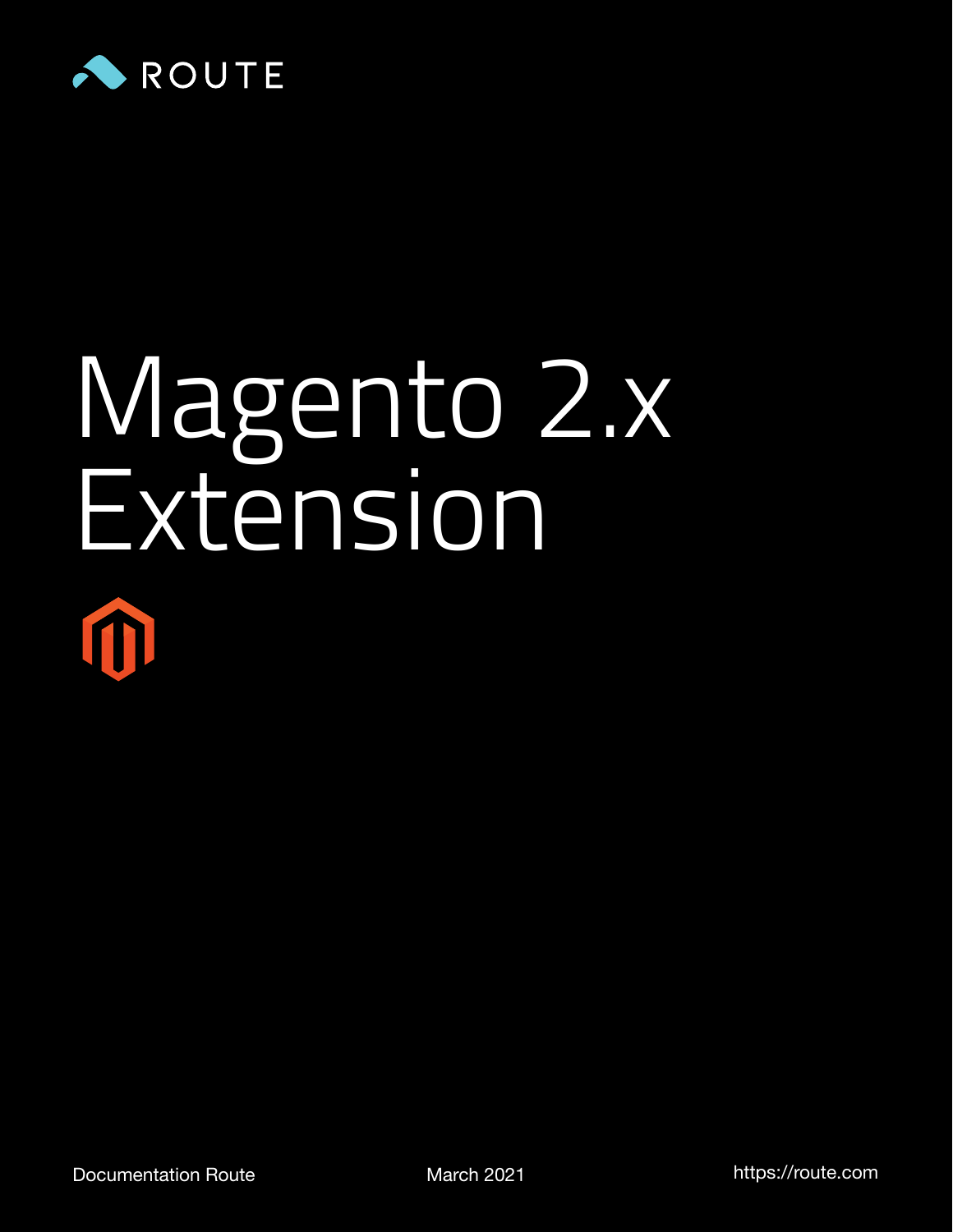## Introduction

Route has developed a Magento Extension that adds secure shipping protection to your orders. The extension has been tested on **Magento 2.0, 2.1, 2.2 and 2.3**.

If you are having issues with our extension please reach out to our customer support. Click here (https://help.route.com/hc/en-us) to get help.

The Route Shipping Protection option simply sits on your checkout page, adding a layer of 3rd party trust to your site while improving your customer's shopping experience.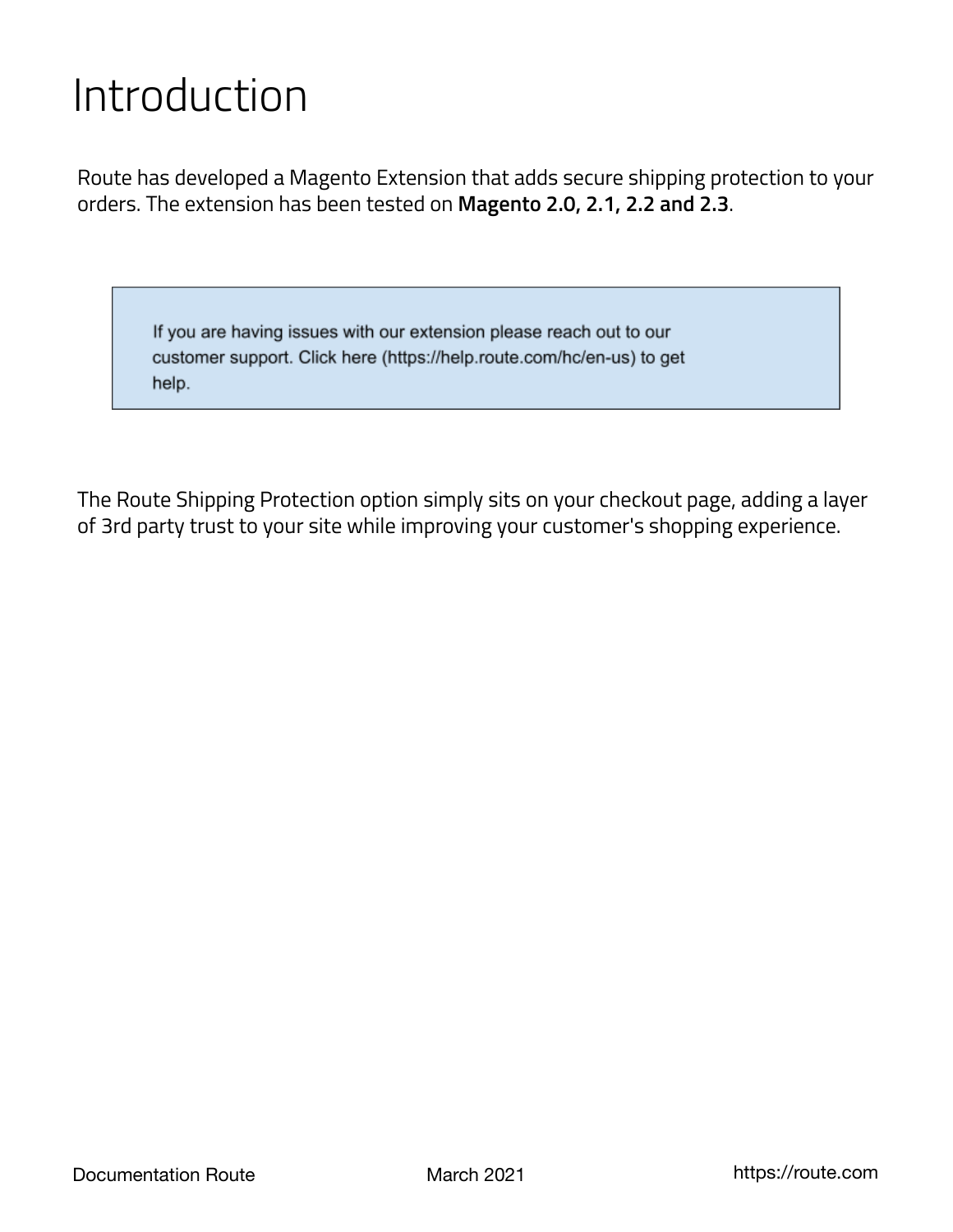

 $\left( 2\right)$ Ø Shipping Review & Payments

| Search entire store here |  |  |
|--------------------------|--|--|
|--------------------------|--|--|

Shipping Address

| Email Address *                           |              |
|-------------------------------------------|--------------|
| john@doe.com                              | 7            |
| You can create an account after checkout. |              |
|                                           |              |
|                                           |              |
| First Name *                              |              |
| John                                      |              |
| Last Name *                               |              |
| Doe                                       |              |
| Company                                   |              |
|                                           |              |
| Street Address *                          |              |
| unknown street 123                        |              |
|                                           |              |
|                                           |              |
| City *                                    |              |
| Lehi                                      |              |
| State/Province *                          |              |
| Utah                                      | $\checkmark$ |
| Zip/Postal Code *                         |              |
| 84043                                     |              |
| Country *                                 |              |
| <b>United States</b>                      | $\checkmark$ |
| Phone Number *                            |              |
| 123123123123123                           | ?            |

|                | Order Summary                               |  |
|----------------|---------------------------------------------|--|
| 1 Item in Cart |                                             |  |
|                | <b>Fusion Backpack</b><br>Qty: 1<br>\$59.00 |  |

#### Shipping Methods

| \$0.00                                                                                                 | Free              | Free Shipping    |  |  |  |  |  |
|--------------------------------------------------------------------------------------------------------|-------------------|------------------|--|--|--|--|--|
| \$0.00                                                                                                 | <b>Table Rate</b> | Best Way         |  |  |  |  |  |
| \$5.00                                                                                                 | Fixed             | <b>Flat Rate</b> |  |  |  |  |  |
| <b>Shipping Protection @</b><br>from Damage, Loss & Theft for \$0.98<br>$_{\text{source}}$<br>$On$ $O$ |                   |                  |  |  |  |  |  |

Next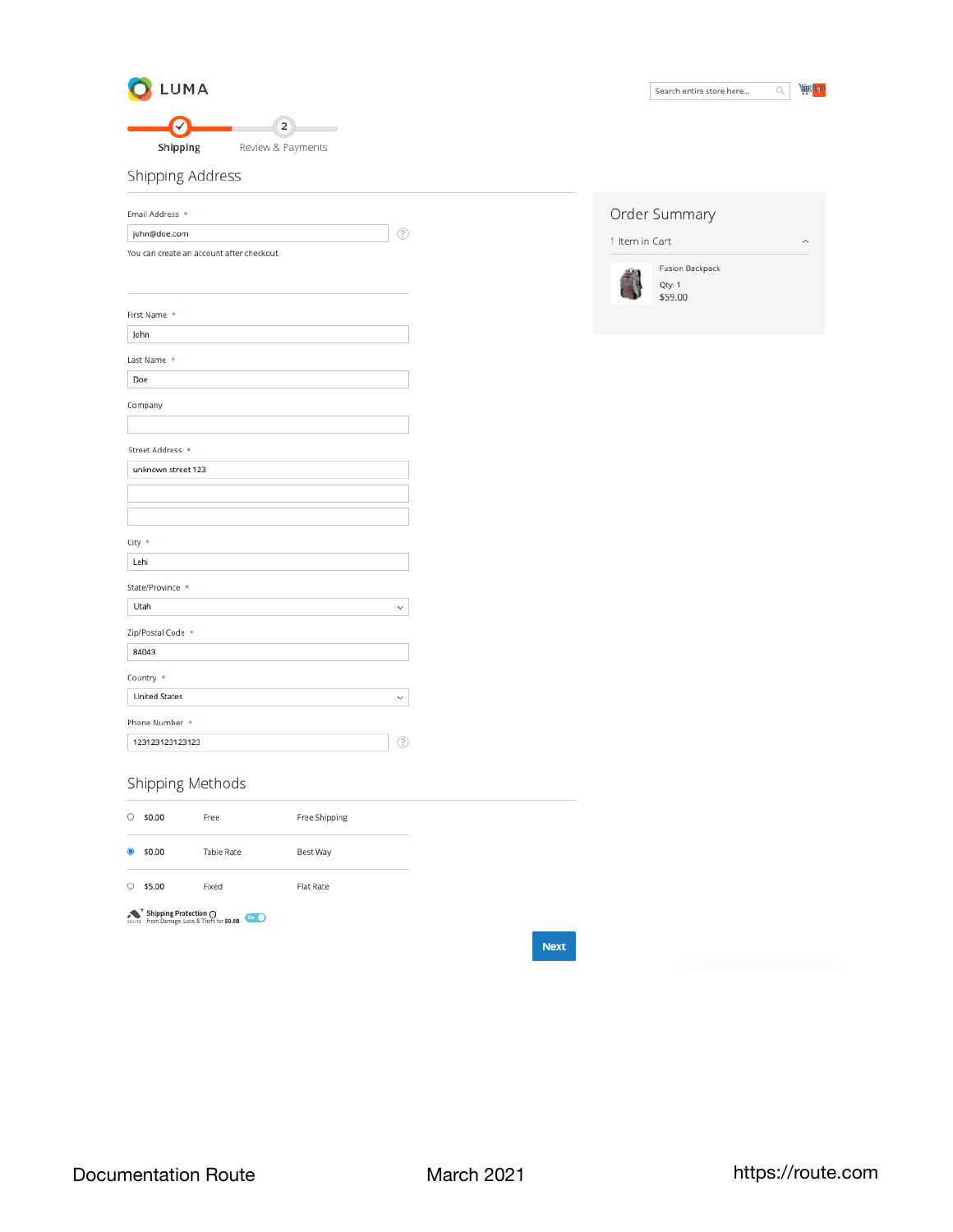

Payment Method

O Cash On Delivery

O Bank Transfer Payment

 $\bigcirc$  Check / Money order

Apply Discount Code  $\;\;\vee\;$ 

| Cart Subtotal                        | \$59.00       |
|--------------------------------------|---------------|
| Route Shipping Protection            | \$0.98        |
| Shipping<br>Best Way - Table Rate    | \$0.00        |
| <b>Order Total</b>                   | \$59.98       |
| 1 Item in Cart                       | ᄉ             |
| Fusion Backpack<br>Qty: 1<br>\$59.00 |               |
| Ship To:                             | P             |
| John Doe                             |               |
| unknown street 123                   |               |
| Lehi, Utah 84043                     |               |
| <b>United States</b>                 |               |
| 123123123123123                      |               |
| Shipping Method:                     | $\mathcal{I}$ |

Route instantly protects your store, and your customers, while covering losses, keeping more revenue in your pocket and making your customers happy.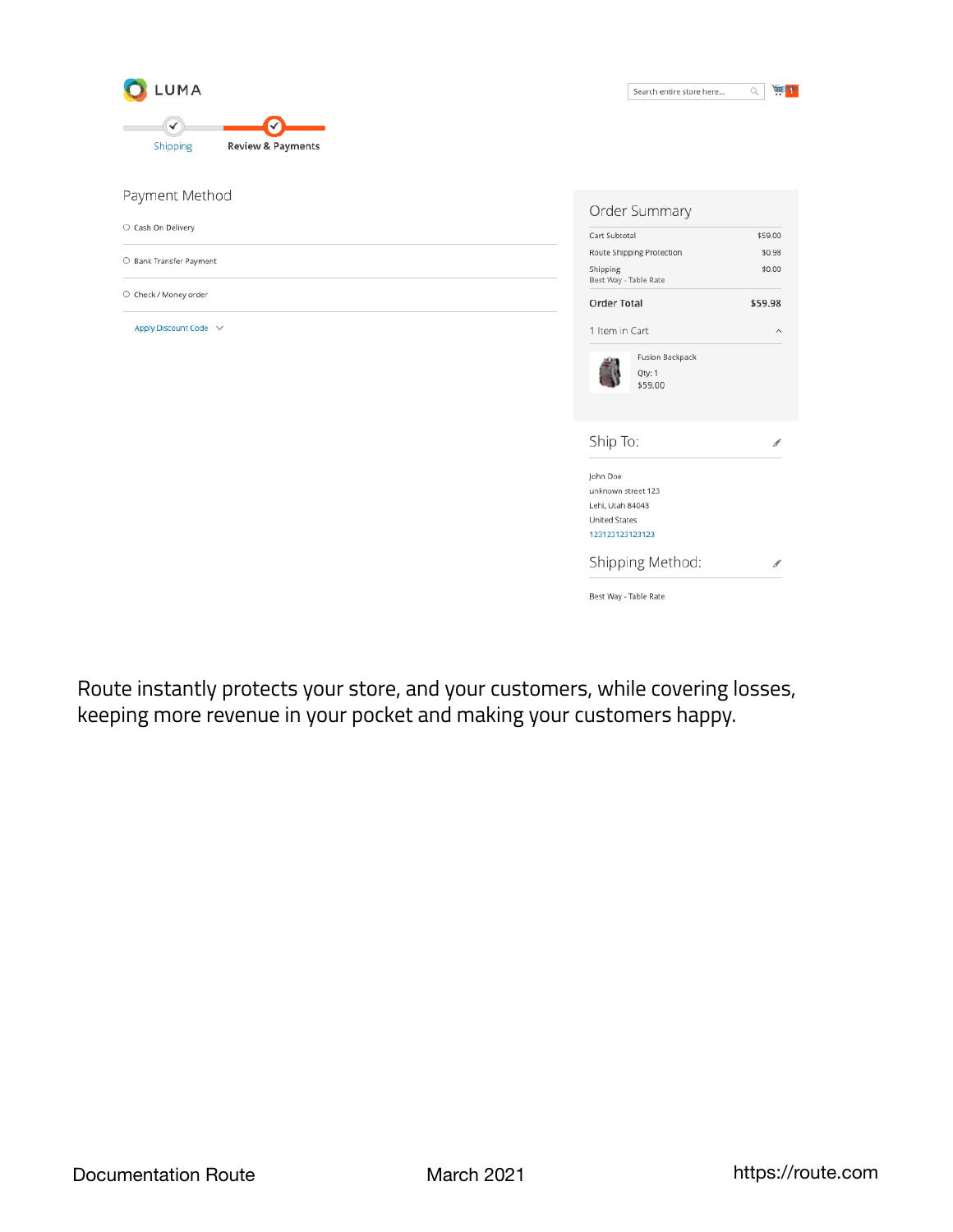## Installation

#### Magento Marketplace

After purchasing our extension from Magento Marketplace, copy the component name of our extension in th[e My Purchases p](https://marketplace.magento.com/downloadable/customer/products/)age.

#### Currently: *route/route-m2*

Make sure you have you[r composer set up w](https://devdocs.magento.com/extensions/install/)ith your access key provided by Magento Marketplace.

In your project root folder run the following command to install our extension: composer require "route/route-m2"

You should see the following output:

home@localhost:/var/www/magento\_root\_folder\$ composer require "route/route-m2" Using version ^1.0 for route/route-m2 ./composer.json has been updated Loading composer repositories with package information Updating dependencies (including require-dev) Package operations: 1 install, 0 updates, 0 removals - Installing route/route-m2 (1.0.5): Downloading (100%) Writing lock file Generating autoload files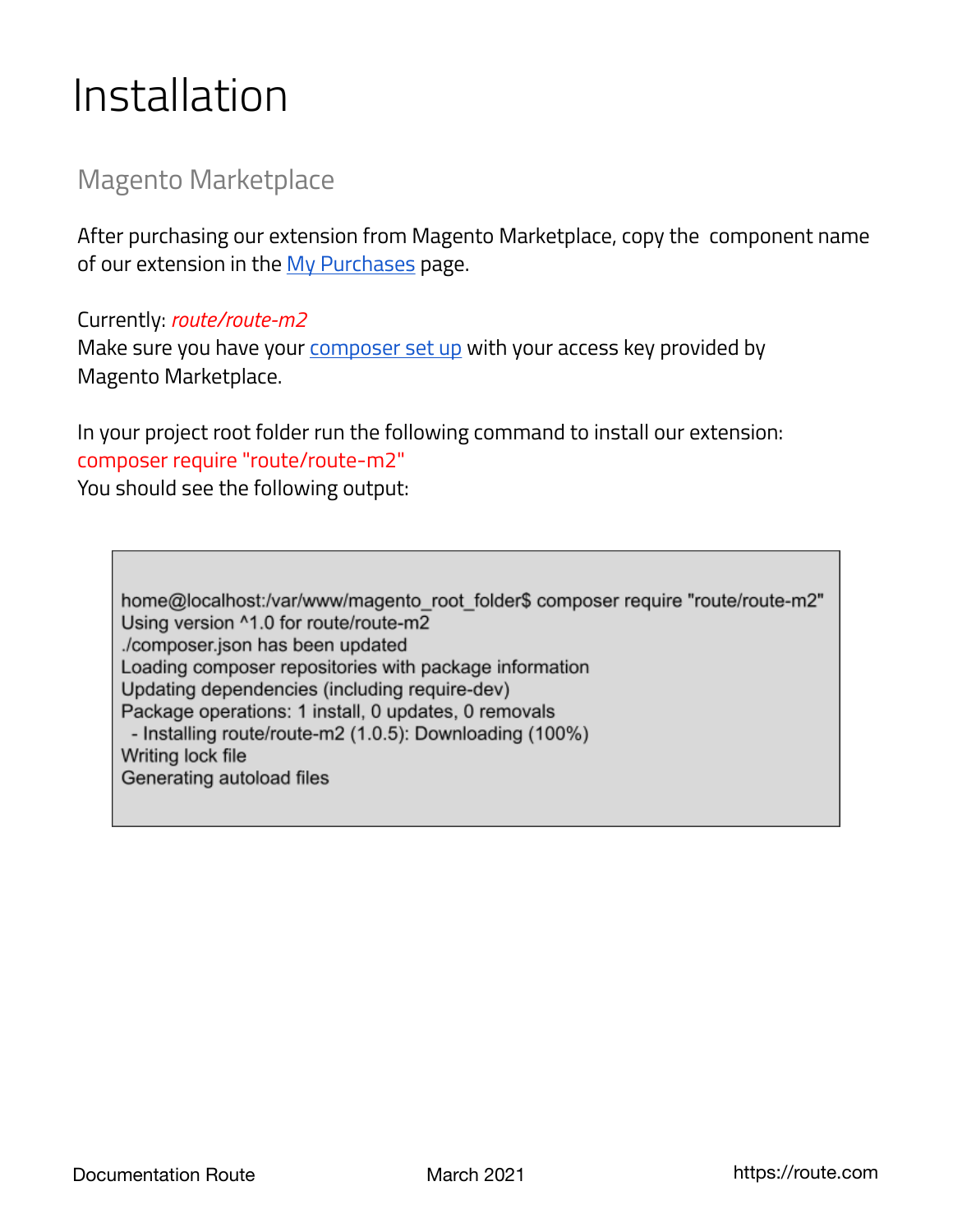#### Run the *bin/magento setup:upgrade* command, and you should see the following:

home@localhost:/var/www/magento\_root\_folder\$ bin/magento setup:upgrade Cache cleared successfully File system cleanup: /var/www/magento\_root\_folder/generated/code/Composer /var/www/magento\_root\_folder/generated/code/Magento /var/www/magento\_root\_folder/generated/code/Symfony /var/www/magento\_root\_folder/pub/static/deployed\_version.txt /var/www/magento\_root\_folder/pub/static/frontend /var/www/magento\_root\_folder/var/view\_preprocessed/pub Updating modules: Schema creation/updates: Module 'Route\_Route': Schema post-updates:  $[...]$ Module 'Route\_Route': Data install/update:  $[...]$ Module 'Route\_Route': Data post-updates:  $[\![\ldots]\!]$ Module 'Route\_Route': Nothing to import.

```
Route has been successfully installed.
```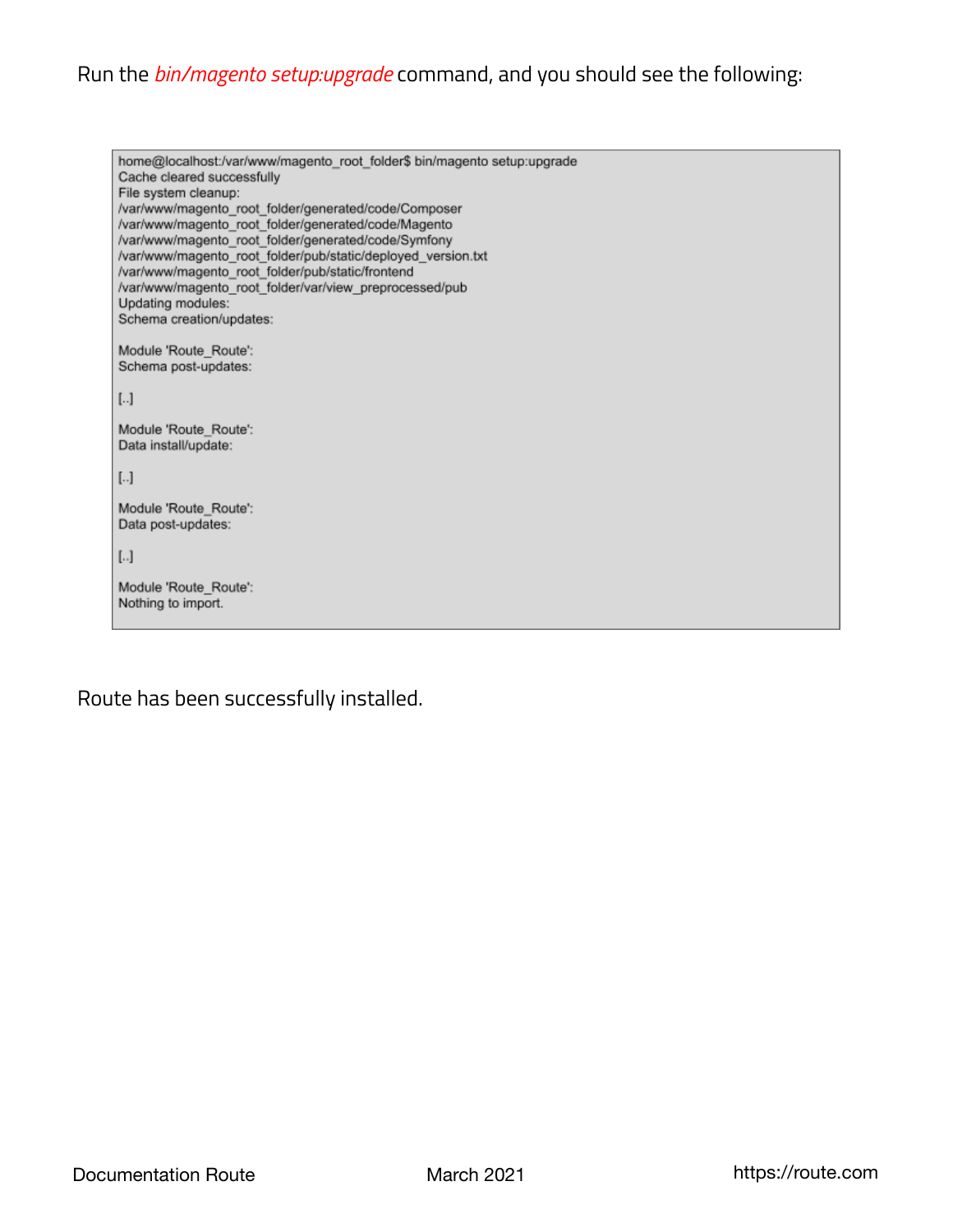## Plug Configuration

After plugin installation, go to the Magento Admin side and navigate to **System -> Cache Management.** Click on **Flush Magento Cache**.

|              | Cache Management                                         |                                                                          | admin $\star$            |                |
|--------------|----------------------------------------------------------|--------------------------------------------------------------------------|--------------------------|----------------|
|              | <b>Flush Cache Storage</b><br><b>Flush Magento Cache</b> |                                                                          |                          |                |
| Refresh      | Submit<br>$\boldsymbol{\mathrm{v}}$                      | 14 records found                                                         |                          |                |
| $\mathbf{r}$ | <b>Cache Type</b>                                        | <b>Description</b>                                                       | <b>Tags</b>              | <b>Status</b>  |
|              | Configuration                                            | Various XML configurations that were collected across modules and merged | <b>CONFIG</b>            | <b>ENABLED</b> |
|              | Layouts                                                  | Layout building instructions                                             | LAYOUT_GENERAL_CACHE_TAG | <b>ENABLED</b> |
| □            | <b>Blocks HTML output</b>                                | Page blocks HTML                                                         | <b>BLOCK HTML</b>        | <b>ENABLED</b> |
| n.           | <b>Collections Data</b>                                  | <b>Collection data files</b>                                             | <b>COLLECTION_DATA</b>   | <b>ENABLED</b> |
|              |                                                          |                                                                          |                          |                |

After you clear the cache, sign out and sign in back to the admin.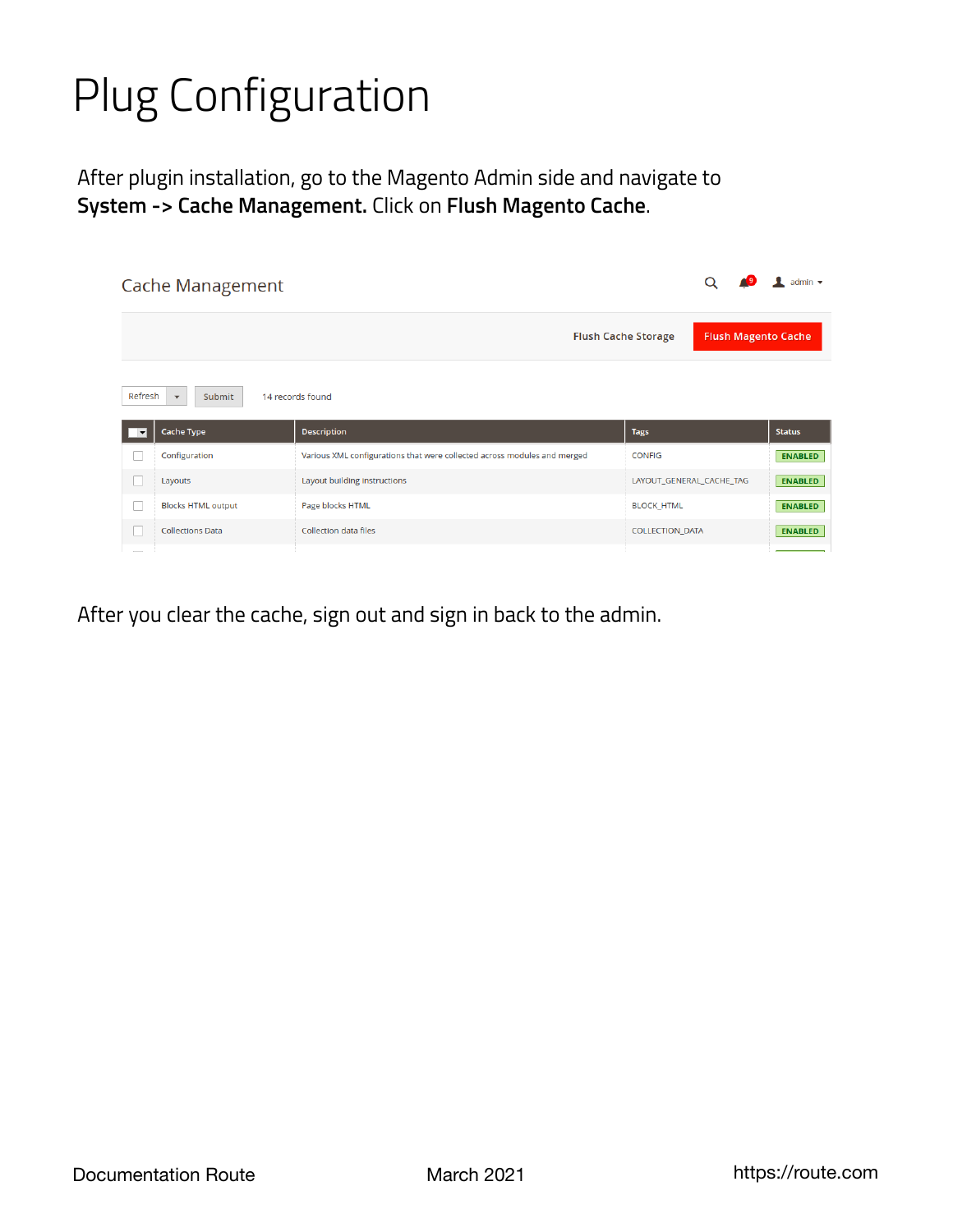## Tokens

The tokens should be completed automatically after you done the onboarding on the Route account. You will be redirected to the onboarding flow the first time you enter into your admin page after installing the Route module.

You should have received the tokens from our team. A public token and a secret token.

The public token is used to calculate the insurance amount on your checkout page.

The secret token is used to send the order and shipping information to Route's API.

To check the tokens, navigate to **Stores -> Configuration -> Route -> Integration Setup**

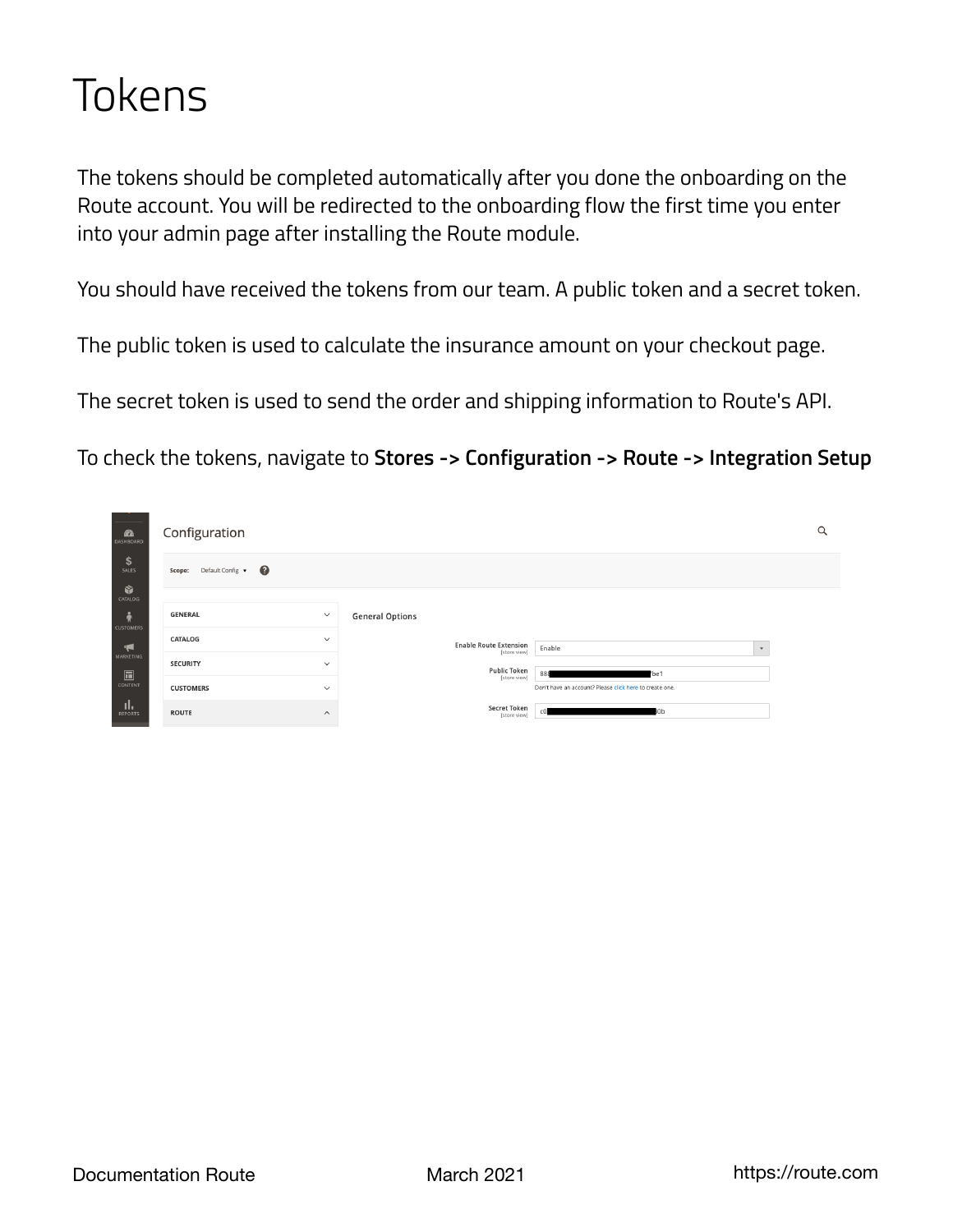## Order Confirmation

You can check if an order was placed using Route Insurance by navigating to **Sales -> Orders** and then selecting a specific order.

If an order was placed adding Route, you will see the fee added to the order summary.

Also, you will see on the Orders grid that there is a new row added to show if the order is Route protected or not, and another one with the protection amount.

|                         | Search by keyword    |                                                                             |                               | Q                   |                     |                                 | $\blacktriangledown$ Filters      |               | $\bullet$                  | Default View v       | $\bullet$ Columns $\bullet$       |                 | ≛ Export ▼            |
|-------------------------|----------------------|-----------------------------------------------------------------------------|-------------------------------|---------------------|---------------------|---------------------------------|-----------------------------------|---------------|----------------------------|----------------------|-----------------------------------|-----------------|-----------------------|
| Actions                 | $\blacktriangledown$ |                                                                             | 24 records found              |                     |                     |                                 |                                   |               | 20<br>$\blacktriangledown$ | per page             |                                   | $\overline{1}$  | $\rightarrow$<br>of 2 |
| $\overline{\mathbf{r}}$ | ID                   | Purchase<br>Point                                                           | Purchase<br>Date              | <b>Bill-to Name</b> | <b>Ship-to Name</b> | Grand<br><b>Total</b><br>(Base) | <b>Grand Total</b><br>(Purchased) | <b>Status</b> | <b>Action</b>              | Allocated<br>sources | Signifyd<br>Guarantee<br>Decision | Route<br>Charge | Route<br>Insurance    |
|                         | 210312000021         | Main<br>Website<br>Main<br>Website<br>Store<br>Default<br><b>Store View</b> | Mar 12,<br>2021<br>9:24:09 PM | John Doe            | John Doe            | \$59.98                         | \$59.98                           | Pending       | View                       |                      |                                   | \$0.98          | Yes                   |

#### **Order Totals**

| Subtotal                  | \$59.00 |
|---------------------------|---------|
| Shipping & Handling       | \$0.00  |
| Route Shipping Protection | \$0.98  |
| <b>Grand Total</b>        | \$59.98 |
| <b>Total Paid</b>         | \$0.00  |
| <b>Total Refunded</b>     | \$0.00  |
| <b>Total Due</b>          | \$59.98 |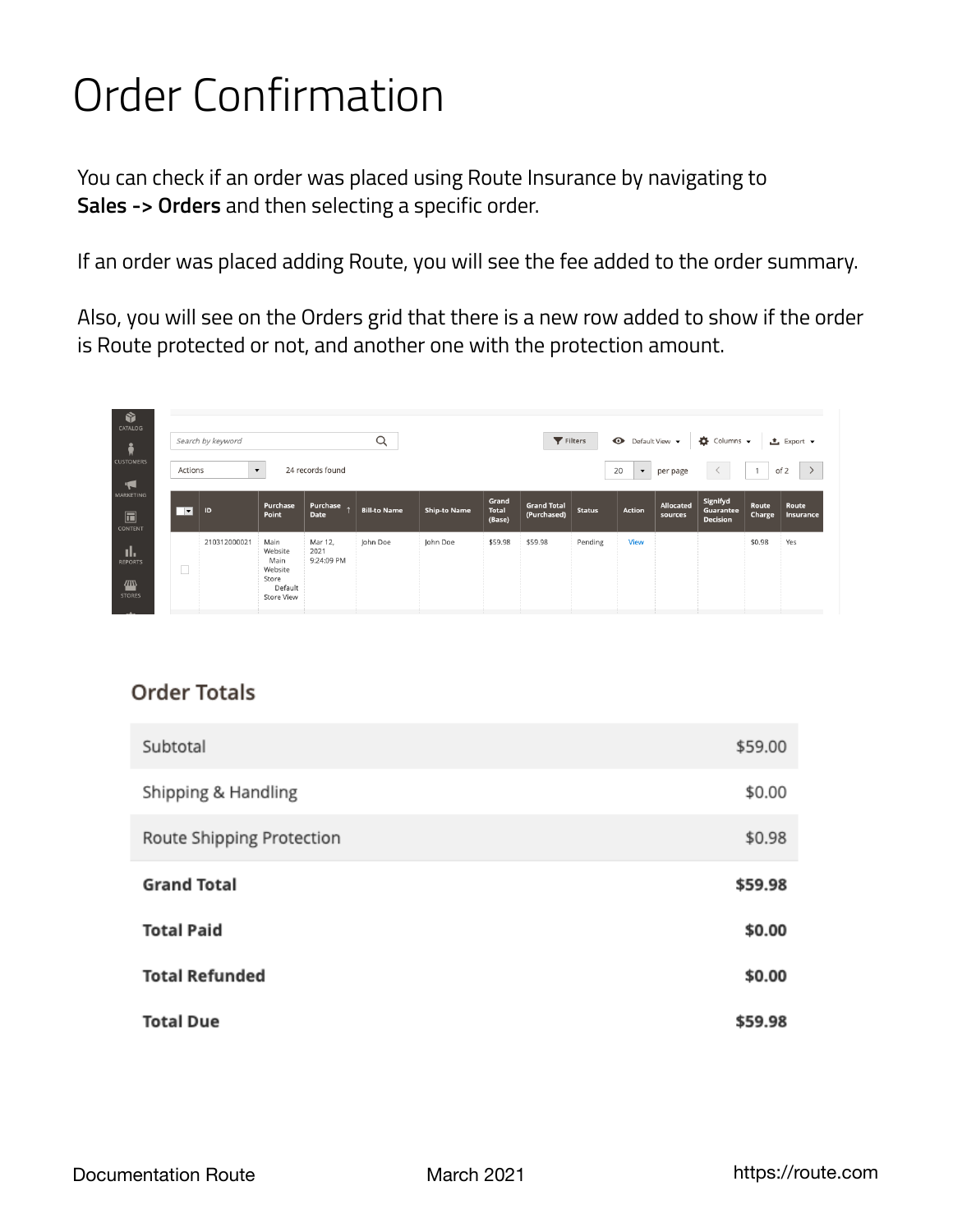## Widget Block/Shortcode

Route provides a widget block/shortcode in the case your store uses a custom checkout system, or if you need to place the Route checkbox in another page such as a slide cart.

### CMS / HTML

When editing the page in the CMS, you can add the Route Widget by adding the following block code:

*{{widget type="Route\Route\Block\Widget\Widget" type\_name="RouteWidget"}}*

This code will render the Route checkbox wherever you add it.

#### PHP

You can also render the checkbox in any PHP/PHTML file. You can add the following code to your file:

*<?php echo \$this->getLayout()->createBlock("Route\Route\Block\Widget\Widget")->toH tml(); ?>*